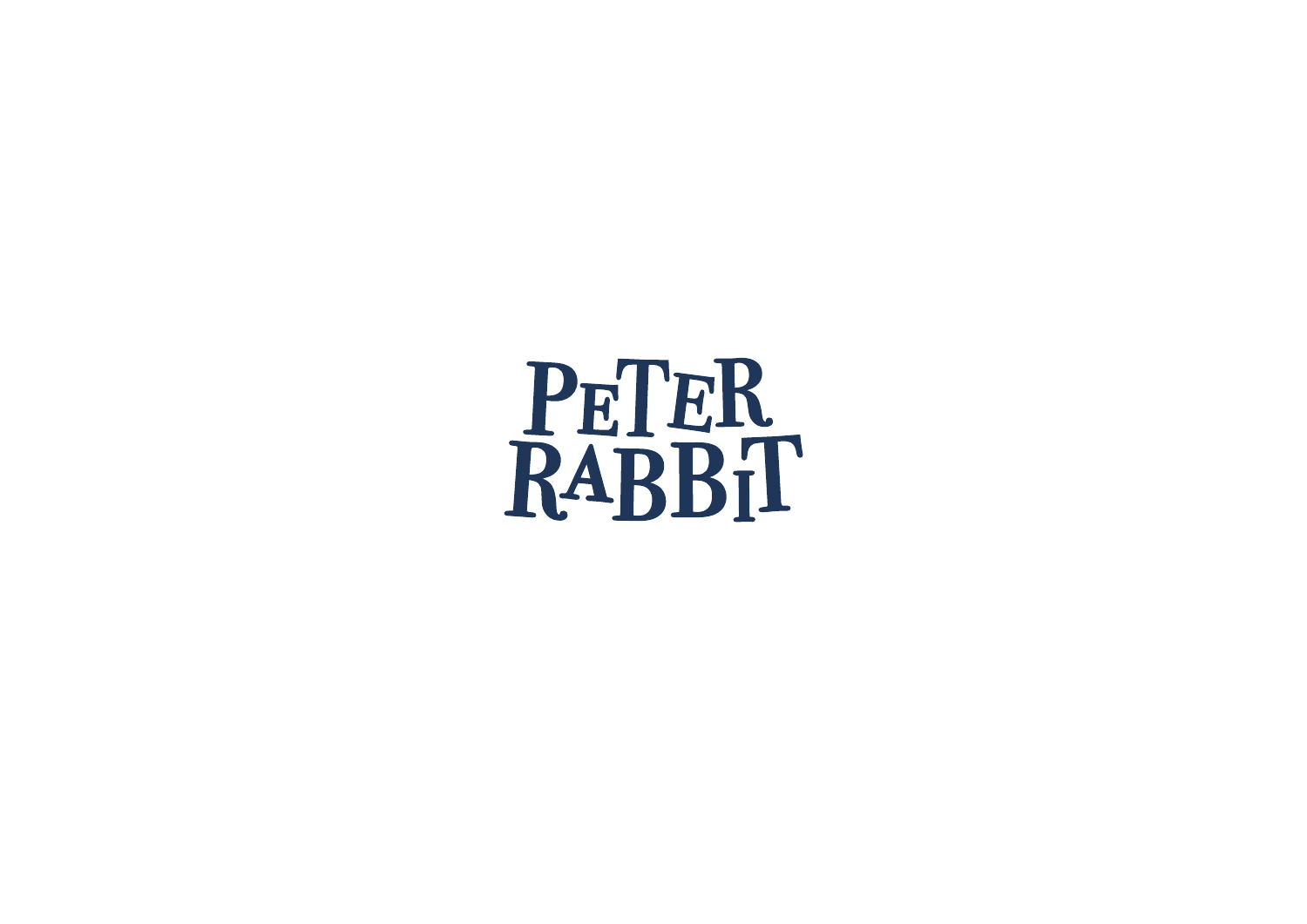# **FOOD MENU** (v) vegetarian (ve) vegan (gf) gluten free | Glossary on back page | Ask staff for kids menu

#### FRESH PASTRIES FROM OUR SISTER VENUE BLOOM

**See bar for daily goodies**

FIG & WALNUT FRUIT LOAF **9 Tahini butter (v)**

#### FRIES **12**

**Beer battered, lemon pepper kewpie (v)**

### H&C CROISSANT **12**

**Croissant, cheddar, smoked ham Add onion jam +\$2**

EGGS YOUR WAY **15 Poached, Scrambled or Fried Sourdough, double egg, herb salt, onion jam (v) Chilli scrambled eggs +\$2**

*\*Build with extras*

#### **DIETARY OPTIONS SCAN HERE**



# TOMATO & FETA **15**

**Roasted cherry tomatoes, whipped feta, fermented chilli, honey, sunflower seeds, marjoram. Ciabatta (v)**

#### IL PANINO **16**

**Panini, prosciutto, heirloom tomato, mozzarella, basil and tarragon pesto** 

MANDARIN PORRIDGE **16 Mandarin & coconut porridge, stewed quince, ginger, hazelnut (ve)**

#### ZESTY AVO **20**

**Seeded light rye, avocado, black heirloom tomato, cashew cheese, zaatar (ve) Add poached eggs +\$4**

#### SWEET BABKA **22**

**Gordi's five spice babka, peanut butter custard, roasted rhubarb, lemon shortbread, creamed yoghurt (v)**

### PETER'S PLATTER **24**

**Damper, goats chevre, Barossa free range leg ham, marinated seasonal vegetables, soft boiled duck egg, almond and caraway spice**

#### BENNY'S BREKKY **24**

**Cornbread, cured SA salmon, lime and brown butter hollandaise, sweet corn, watercress, granny smith, mint Add poached eggs +\$4**

#### PORK KATSU **24**

**White bread, panko crumbed pork, whole egg gribiche, potato crisps, coral lettuce Add beer battered fries +\$6** 

#### RABBIT BOWL **26**

**Raw SA ocean trout, basmati rice, sauerkraut, soy mushroom, cucumber, avocado, sesame, coriander, nori tahini (gf)**  *\*Swap for salt and pepper tofu (ve)*

## CHICKY SHOYU **26**

**Chicken and lemongrass shoyu, udon noodles, larb, green chilli, spring onion, crispy shallot, basil, sesame**

#### GREEN GNOCH 28

**Potato gnocchi, skordalia, zucchini, asparagus, Woodside goat curd, pistachio pangrattato (v)** 

#### WINTER WAGYU **32**

**Wagyu rump skewer, burnt cabbage, sweet potato skordalia, wasabi furikake, parsley, leek, tomato oil (gf)**

#### BUILD WITH EXTRAS

| House chilli paste           | 2 |
|------------------------------|---|
| Seeded light rye             | 3 |
| <b>Gluten free bread</b>     | 3 |
| Eggs                         | 4 |
| <b>Charred greens</b>        | 4 |
| Roast tomato                 | 5 |
| Avocado                      | 5 |
| Halloumi                     | 6 |
| <b>Herb roasted mushroom</b> | 6 |
| Smoked bacon                 | 6 |
| Spanish chorizo              | 6 |
|                              |   |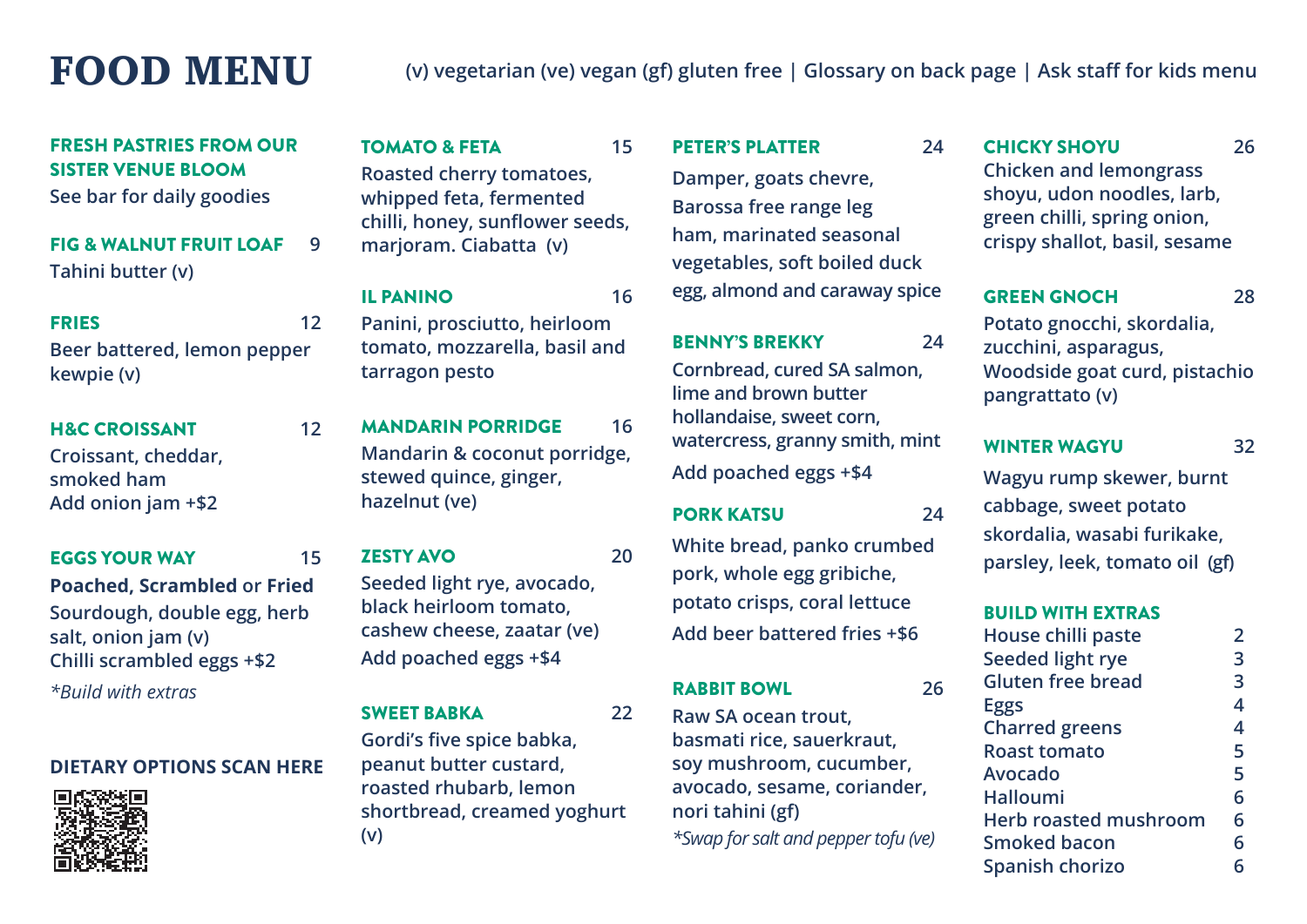## **DRINKS MENU** Check our taps for current brews | Wine list on back page

#### COFFEE

| White                    | 4.5  |
|--------------------------|------|
| <b>Black</b>             | 4.5  |
| <b>Espresso</b>          | 4.0  |
| <b>Filter/Bottomless</b> | 4/5  |
| Mocha                    | 5.0  |
| <b>Iced Latte</b>        | 5.5  |
| <b>Iced Long Black</b>   | 5.5  |
| <b>Iced Filter</b>       | 5.0  |
| <b>Iced Coffee</b>       | 9.0  |
| <b>Iced Mocha</b>        | 10.0 |

#### ALTERNATIVES

**Soy, Oat, Coconut, 0.7 Almond, Lactose Free**

#### HOT DRINKS

| <b>Babyccino</b>         | 2.0 |
|--------------------------|-----|
| <b>Hot Chocolate</b>     | 4.5 |
| Chai Latte               | 4.5 |
| <b>Turmeric Latte</b>    | 4.5 |
| Matcha Latte             | 4.5 |
| Sticky Chai (ve) (soy)   | 7.0 |
| <b>Peanut Butter Hot</b> |     |
| Chocolate (soy)          | 7.0 |

| <b>ELMSTOCK TEA</b>      |     |
|--------------------------|-----|
| <b>English Breakfast</b> | 4.5 |
| <b>Lemon Myrtle</b>      | 4.5 |
| <b>French Earl Grey</b>  | 4.5 |

**Oolong Formosa 4.5 Ti Kwan Yin (green) 4.5 Peppermint 4.5 Rooibos Kalahari 4.5 Silver Needles 5.5**

**Pu-Erh 5.5**

#### SOFT DRINKS

| Coke           | 5.0 |
|----------------|-----|
| Coke no sugar  | 5.0 |
| San Pellegrino | 6.0 |
| - Limonata     |     |

**- Aranciata Rossa**

#### REMEDY KOMBUCHA

**Assorted 8.0 (See bar for flavours)**

### FRESH JUICES

**Cold pressed orange 8.0 Apple & strawberry 8.0 Carrot, turmeric orange, lemon 10.0**

| <b>CED DRINK</b> |
|------------------|
|                  |

| <b>Fruit Iced Tea</b> | 7.0 |
|-----------------------|-----|
| Milo                  | 6.0 |
| Iced Chai             | 9.0 |
| <b>Iced Choc</b>      | 9.0 |

**Fruit Iced Tea 7.0 Milo 6.0 Iced Chai 9.0**

### **SMOOTHIES**

**Classic Banana 9.0 Banana, honey, cinnamon, milk**

**Mr. Green 10.0 Banana, mango, baby spinach, hemp seeds, almond butter, coconut milk, (ve)**

#### SMOOTHIE BOWL **18.0**

**Banana, cacao, peanut butter, almond milk with granola, coconut, hemp seeds, cacao nibs & seasonal fruit (ve) (gf) \*will come out separate to meals**

| <b>COCKTAILS</b><br><b>Mimosa</b><br>16<br>Prosecco, cold pressed<br>ΟJ                         | <b>Bloody Mary</b><br>20<br>Vodka O, tomato juice,<br>lemon, celery salt,<br>Worcestershire, house<br>made fermented chilli |
|-------------------------------------------------------------------------------------------------|-----------------------------------------------------------------------------------------------------------------------------|
| <b>Gin &amp; Juice</b><br>18<br>Tanguery, apple and<br>strawberry                               | <b>Maple Espresso</b><br>20<br>Martini<br>Kraken spiced rum,<br>Mr Black, maple, espresso                                   |
| <b>Earl Grey Gin Spritz 18</b><br>Early Grey infused gin,<br>lemon, honey, Wine<br>Wave pet nat | <b>Freaky Mandy</b><br>20<br><b>Never Never Juniper</b><br>Freak, Luxardo, Triple<br>sec, mandarin                          |
| 18<br>Dark N Stormy<br>Kraken spiced rum,<br>'flamin' ginger beer,                              | <b>New York Sour</b><br>20<br>Makers Mark bourbon<br>whiskey, Amaretto,<br>lemon, Unicozelo                                 |

#### **STUBBIES**

**lime**

| Barossa Apple Cider (5%)                  | 11 |
|-------------------------------------------|----|
| Pikes Pilsener (4.5%)                     | 10 |
| Pirate Life Acai Passionfruit Sour (3.5%) | 11 |
| Bridge Road Free Time Pale Ale (0%)       | 12 |
| Bridge Road Beechworth Pale Ale (4.8%)    | 13 |
| Shifty Lizard West Coast IPA (6.2%)       | 14 |

**pinot noir**

**Beer jugs also available, please ask at bar!**